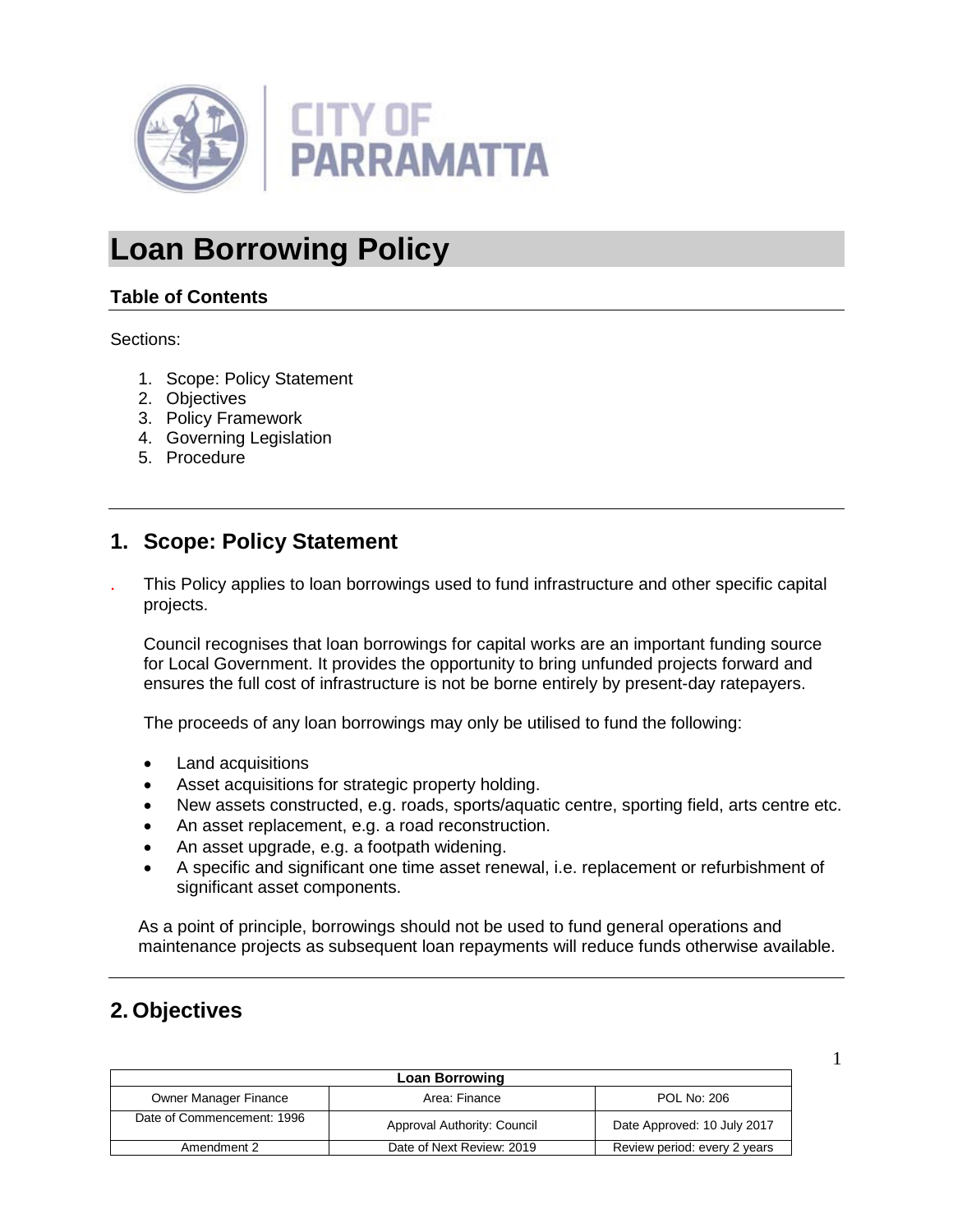The Core objective of the Loan Borrowing Policy is to ensure the sound management of Council's existing and future debt, bearing in mind Council's financial aim to have balanced annual budgets and a considered long term financial plan.

This core objective can be achieved with consideration to the following prudent measures:

- 2.1 The provision of a prudential framework and documented policies for guidance of Council when considering funding options.
- 2.2 Ensuring all borrowings (both internal and external) are in accordance with legislative requirements.
- 2.3 Minimising the cost of borrowings via a structured procurement program.
- 2.4 Ensuring the total amount of loan borrowings is sustainable in terms of Councils ability to meet future repayments and budgetary obligations.
- 2.5 Meeting industry best practice in respect to the organisation's Debt Service Ratio.
- 2.6 Ensuring Council's debt policy is easily and transparently communicated to all Council stakeholders.
- 2.7 Providing a basis for an annual review of this policy document when Council's Long Term Financial Plan is reviewed and at any time that an out of plan borrowing is considered.
- 2.8 Council raises all external borrowings at the most competitive rates available and from sources available as defined in relevant legislation.

# **3. Policy Framework**

The purposes for which Council may borrow are: -

- 3.1 For any Capital project approved under Council's Long Term Financial Plan.
- 3.2 For any expenditures that would be deemed and budgeted as recurrent if there was an urgent significant public health and safety interest in requiring expenditure ahead of plan or Council otherwise chooses to accelerate projects.
- 3.3 As bridging finance to enable capital projects to proceed with repayment from committed asset sales or other identified funding sources.

Prior to undertaking any borrowing, Council shall assess its capacity to repay the loan ensuring the community is not burdened with unnecessary risk including interest rate changes.

3.4 The term of the loan should not exceed the expected economic life of the asset being funded.

| <b>Loan Borrowing</b>        |                             |                              |
|------------------------------|-----------------------------|------------------------------|
| <b>Owner Manager Finance</b> | Area: Finance               | <b>POL No: 206</b>           |
| Date of Commencement: 1996   | Approval Authority: Council | Date Approved: 10 July 2017  |
| Amendment 2                  | Date of Next Review: 2019   | Review period: every 2 years |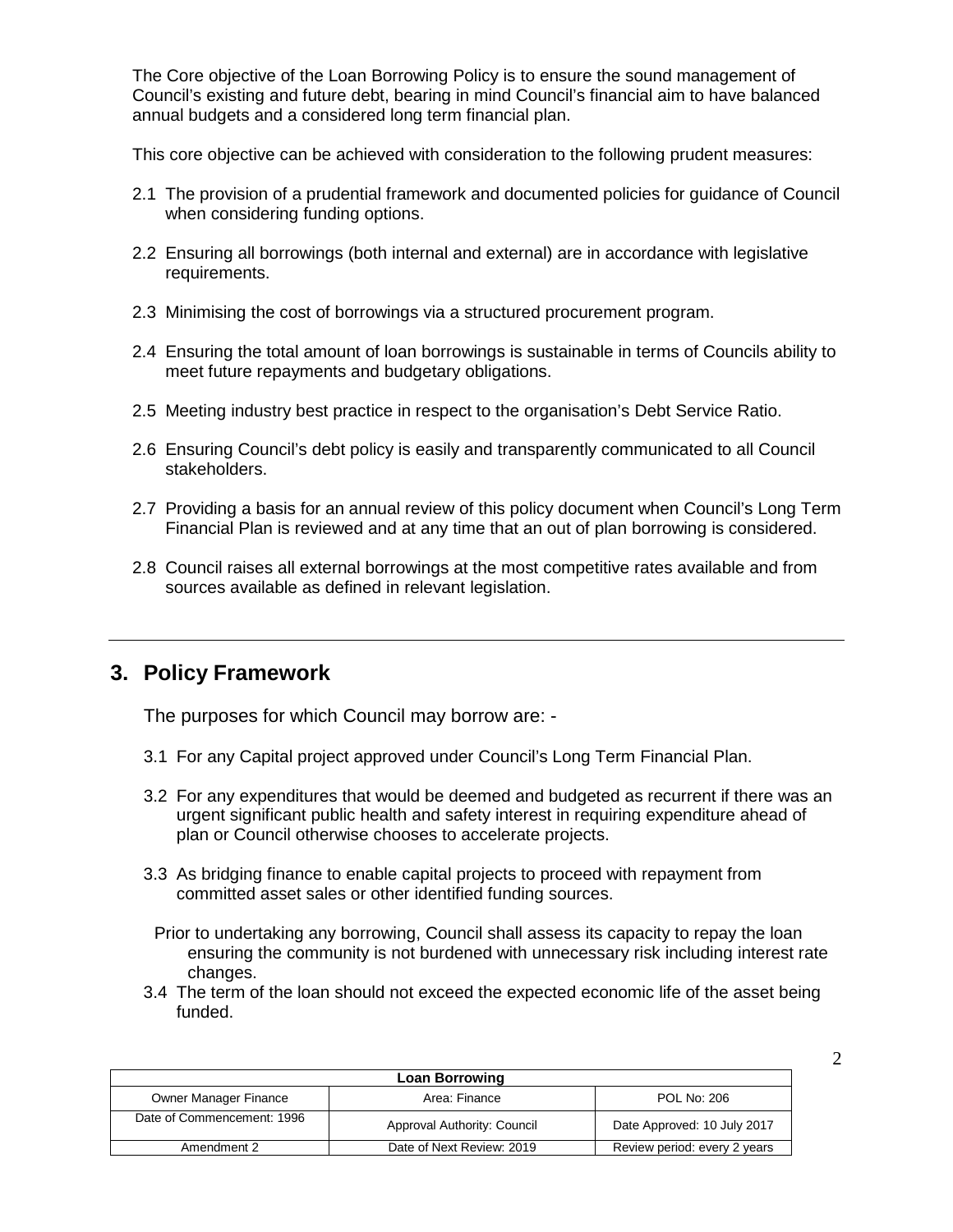## **Debt Limits**

3.5 Council shall agree a maximum debt level for any financial year after analysis of the agreed operating ratios listed in section 3.7 and verification that repayments can be funded from Council's operating budgets.

## **Debt Limit Ratios**

- 3.6 Council's net debt outstanding at any time, both current and forecast, is to be geared to its financial capacity to service debts as determined by the following financial covenants.
- Debt Service Coverage ratio: The ratio measures the availability of operating cash to service debt including interest, principal and lease repayments. Benchmark:  $> 2$

#### **Debt Management Framework**

- 3.7 Council's debt will be procured and managed within the following framework.
- 3.7.1 **Compliance with**: Governing legislation (4.1-4.4) and all internal Council guidelines in relation to debt procurement.
- 3.7.2 **Availability**: Finance facilities are available to be drawn down when required.
- 3.7.3 **Diversification**: No undue reliance on any one provider.
- 3.7.4 **Cost Effectiveness**: Tender process to ensure maximum price competitiveness.
- 3.7.5 **Interest Risk Management:** To contain the potential for financial loss from unfavorable movements in interest rates, in accordance with Council's risk management preferences.
- 3.7.6 **Process:** All new facilities, rollover of existing facilities or refinancing, is to be procured via the expression of interest process using a selective tender to major financiers active in the local government debt market.
- 3.7.7 **External Advice:** Council may engage external financial advice in relation to loan borrowings and interest risk management.
- 3.7.8 **Source of Finance:** All Council borrowings will be sourced from "over the counter" debt markets (i.e. Bank Debt market).

## **Reporting**

3.8 Council will be advised on a monthly basis of the current Loan portfolio balance including the weighted average interest rate of borrowings.

| <b>Loan Borrowing</b>        |                             |                              |
|------------------------------|-----------------------------|------------------------------|
| <b>Owner Manager Finance</b> | Area: Finance               | <b>POL No: 206</b>           |
| Date of Commencement: 1996   | Approval Authority: Council | Date Approved: 10 July 2017  |
| Amendment 2                  | Date of Next Review: 2019   | Review period: every 2 years |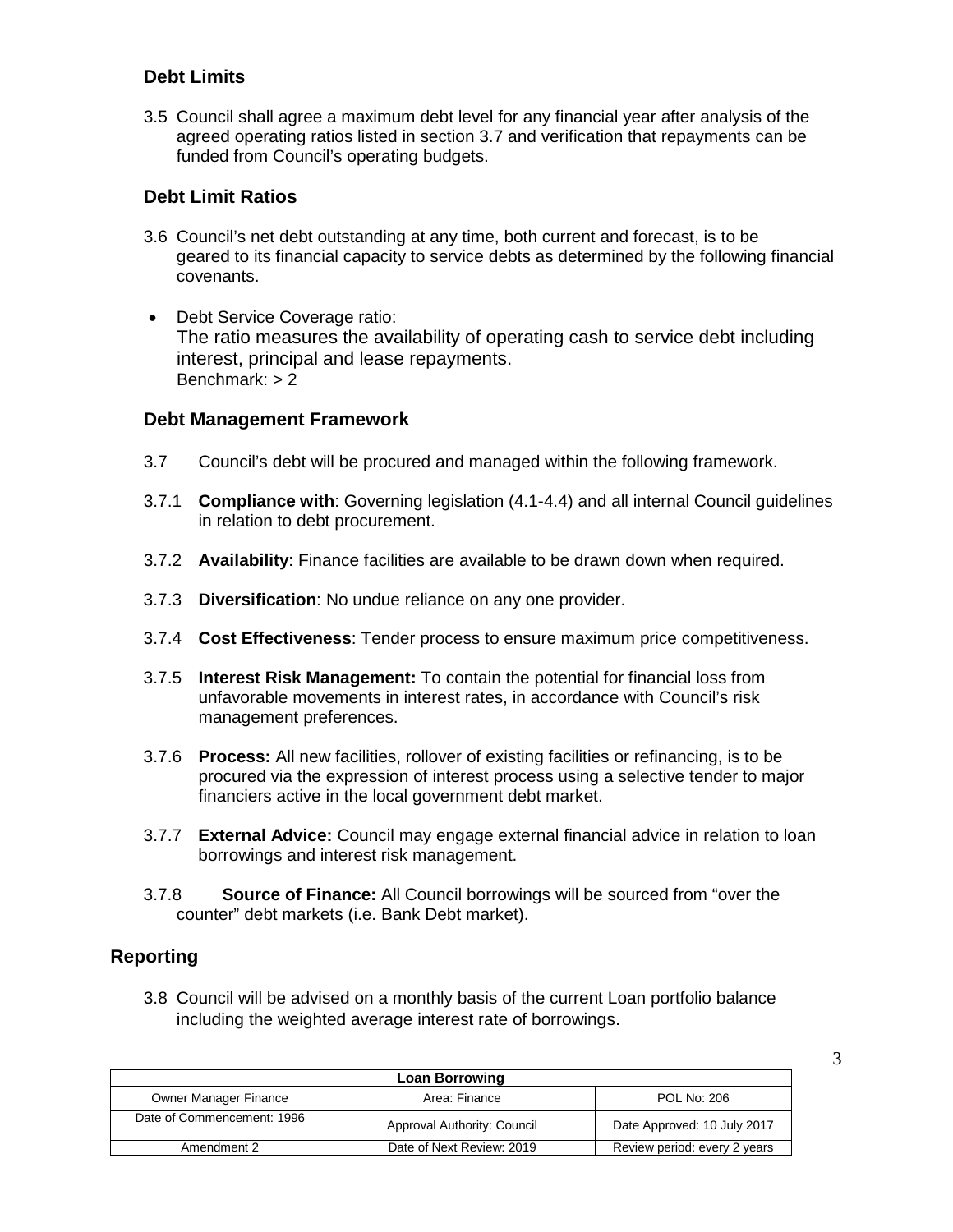### **Policy Review**

3.10 The policy is to be reviewed annually. Next Review June 2018.

#### **Delegation**

3.11 The Chief Executive Officer is the custodian of the Policy and may delegate its implementation.

# **4. Governing Legislation**

- 4.1Local Government Act 1993 Part 12 Loans
- 4.2Local Government (General) Regulation 2005 NSW
- 4.3Minister's Borrowing Order
- 4.4 Local Government Circulars and Directives

# **5. Procedure**

- 5.1 All borrowings will be subject to Council Approval.
- 5.2 Once a borrowing has been approved by Council, an 'Expression of Interest' (EOI) process will be conducted with appropriate lending institutions.
- *5.3* Authorised Deposit Taking Institutions (Including T-Corp) will be invited to submit written quotations on Council's borrowing requirement. As prescribed in the Local Government Borrowing Order which states. *"A Council shall not borrow from any source outside the Commonwealth of Australia nor in any currency other than Australian Currency"*
- 5.4 Written quotations must include the:
	- Interest rate
	- Term of the loan
	- Repayment intervals (monthly, quarterly etc)
	- Repayment installment amount and
	- Any applicable fees.
- 5.5 A minimum of three written quotations will be obtained for Council's approved loan borrowing from Authorised Deposit Taking Institutions.

| <b>Loan Borrowing</b>      |                             |                              |
|----------------------------|-----------------------------|------------------------------|
| Owner Manager Finance      | Area: Finance               | <b>POL No: 206</b>           |
| Date of Commencement: 1996 | Approval Authority: Council | Date Approved: 10 July 2017  |
| Amendment 2                | Date of Next Review: 2019   | Review period: every 2 years |

4